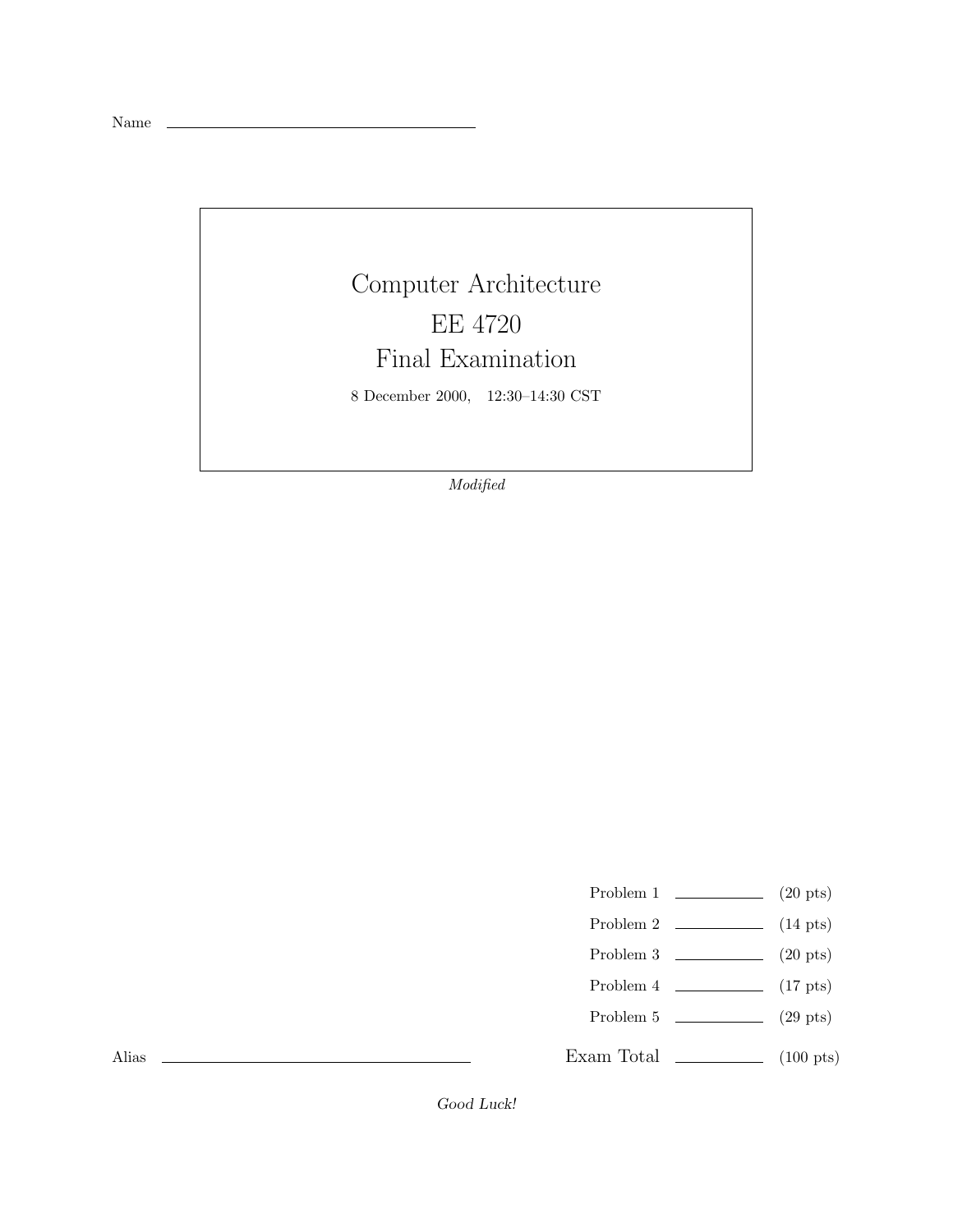Problem 1: New DLX instruction jalr.safe is like a jalr instruction except that it automatically returns after a certain number of instructions in the called routine have been executed. Suppose r1 contains 0x1000 and r2 contains 23 when jalr.safe r1, r2 is executed. Execution would jump to address 0x1000 and PC+4 would be saved in r31. Nothing special happens if a jr r31 (a return) is executed within 23 instructions. If after 23 instructions a return is not executed control will automatically return to the instruction following jalr.safe. When jalr.safe is used the called procedure cannot call another procedure.

(*a*)

(5 pts) Show how jalr.safe might best be coded.

(*b*) Modify the pipeline on the next page so that it executes the jalr.safe instruction.

- The output of the Live box is 1 if the corresponding stage contains a non-squashed instruction that will advance to the next stage in the next cycle. (The instruction is neither squashed nor stalled.)
- $=$ Ret can be used for detecting return instructions,  $=$ jalr.safe for jalr.safe instructions, etc. *Continued on next page.*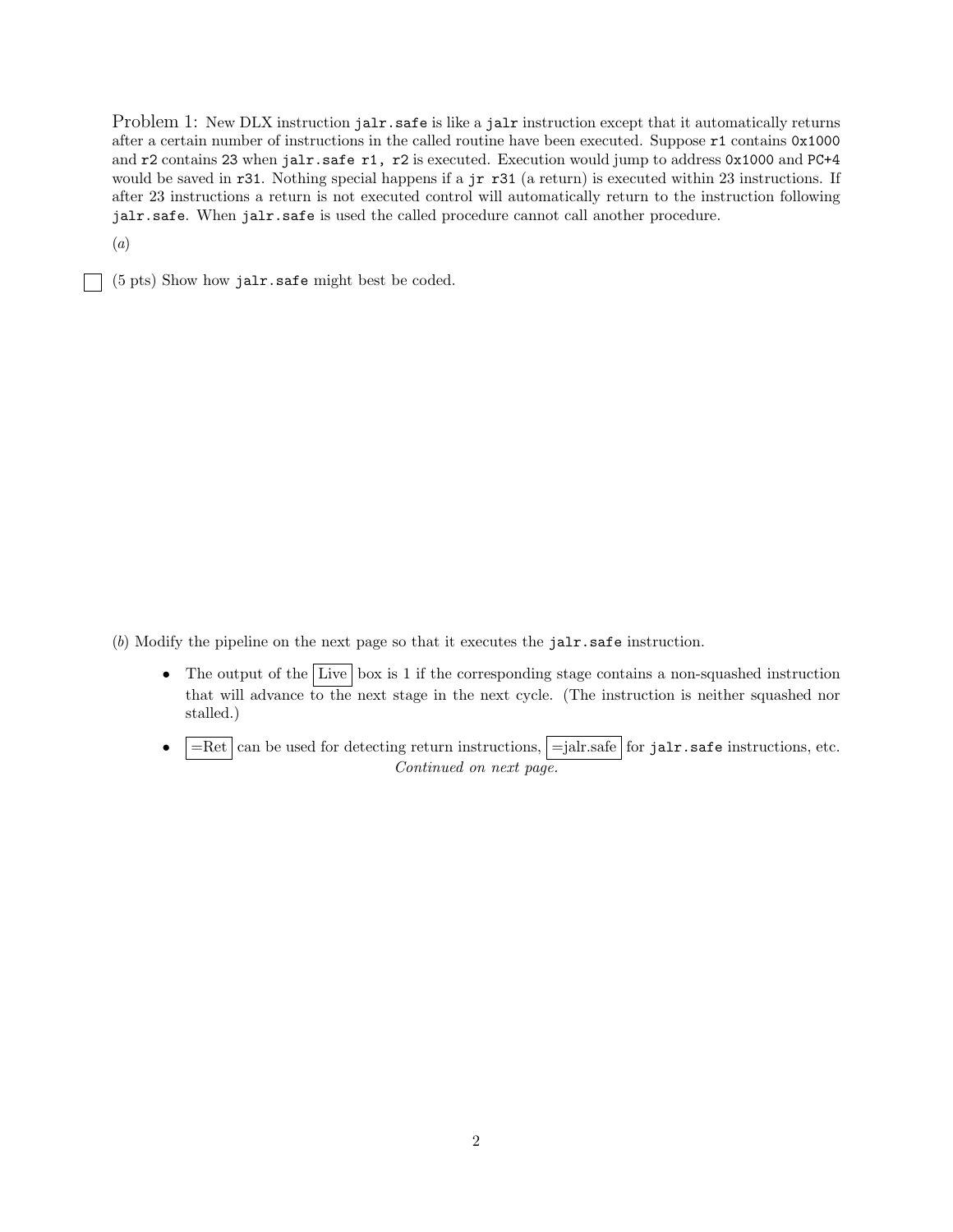## Problem 1, continued:

(7 pts) Show the hardware needed to properly save the automatic return address and count. (For the automatic return address do not use the contents of r31, instead add a register for this address.)

(2 pts) Base the return on the number of instructions that will complete, squashed instructions should not be counted.

(2 pts) Make sure jalr.safe can be squashed before it sets a return address.

(2 pts) Generate a signal named Auto Return, it shall be true when there is to be an automatic return and false other times.

(2 pts) Explain what the controller must do when Auto Return is asserted.

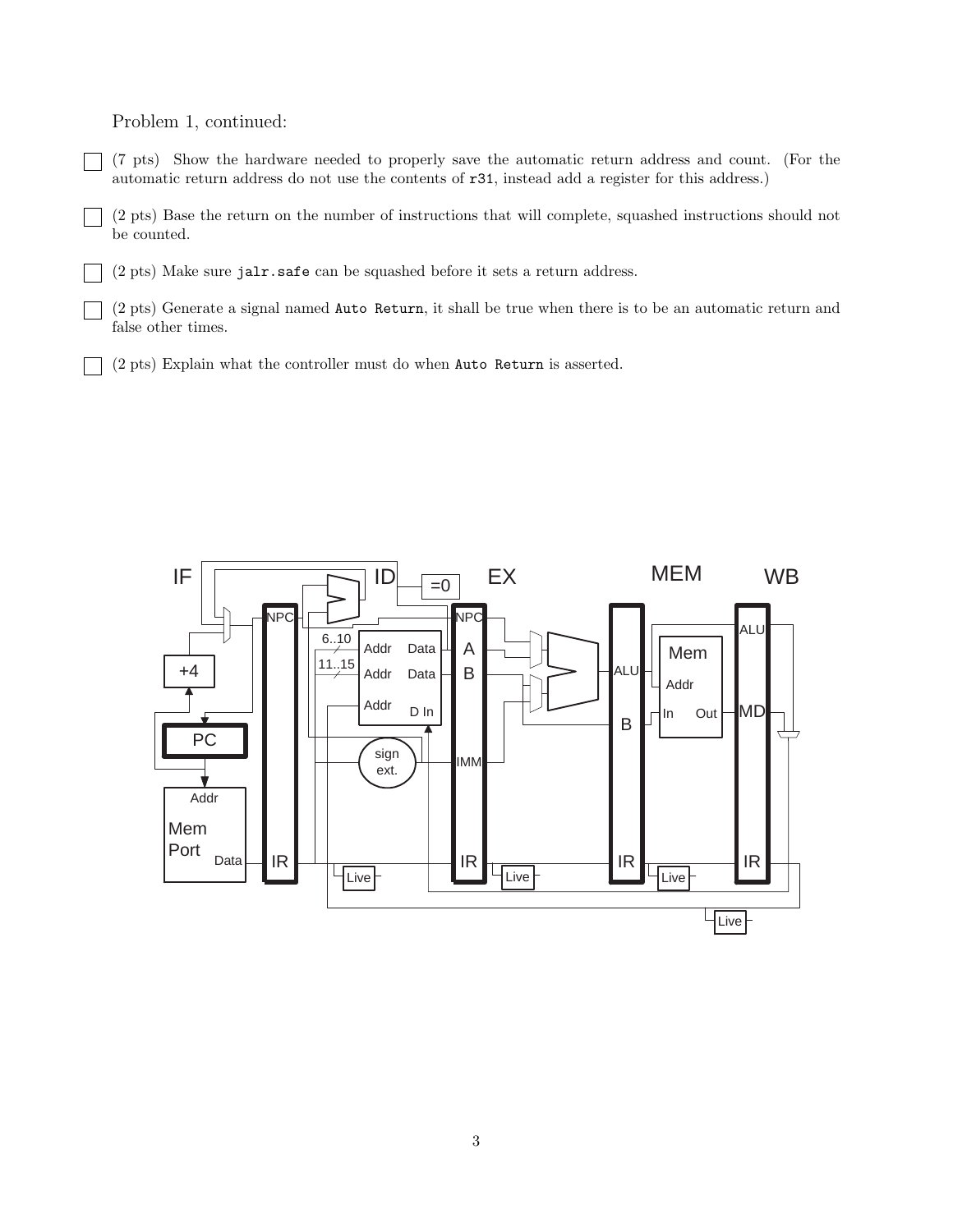Problem 2: The programs below run on statically and dynamically scheduled systems. All systems are single issue (not superscalar), have perfect branch prediction, have an unlimited number of functional units, and use non-blocking caches. The programs run for a large number of iterations, and the first lw in **every** iteration will miss the cache. On a cache miss data arrives 10 cycles after MEM or L2 is entered. The line size is 1024 characters.

| ! Program 1   |  |                    | ! Program 2   |                  |
|---------------|--|--------------------|---------------|------------------|
| LOOP:         |  |                    | LOOP:         |                  |
|               |  | $1w$ r1, $0(r2)$   |               | $1w$ r1, $0(r2)$ |
|               |  | addi r2, r2, #1024 |               | $1w$ r2, $4(r2)$ |
|               |  | add r3, r3, r1     |               | add r3, r3, r1   |
| bneq r1, LOOP |  |                    | bneq r1, LOOP |                  |

(*a*) Suppose the programs were are run on a statically scheduled machine and loop unrolling was being considered. *Note: The following important point was not included in the 2000 final exam.* The statically scheduled machine treats load misses like floating-point operations: it allows them to complete out of order if there are no name or data dependencies with following instructions.

(1 pts) For a statically scheduled system applying loop unrolling to Program 1 would improve performance:  $(a)$  by a large amount;  $(b)$  by a small amount;  $(c)$  ont at all;  $(d)$  one of the above.

(1 pts) For a statically scheduled system applying loop unrolling to Program 2 would improve performance: (*a*)  $\Box$  by a large amount; (*b*)  $\Box$  by a small amount; (*c*)  $\Box$  not at all; (*d*)  $\Box$  I do not wish to reveal my intent.

(5 pts) Explain the two answers above. In particular explain, if appropriate, why loop unrolling is more effective on one program than the other.

(*b*) Suppose the programs were to be run as is (not unrolled).

(1 pts) Compared to a statically scheduled machine, a dynamically scheduled machine would run Program 1: (*a*) much faster; (*b*) slightly faster; (*c*) about the same speed; (*d*) dimple.

(1 pts) Compared to a statically scheduled machine, a dynamically scheduled machine would run Program 2: (*a*) much faster; (*b*) slightly faster; (*c*) about the same speed; (*d*) I assume that if my answer below is correct points will not be deducted for this choice.

(5 pts) Explain the two answers above. In particular explain, if appropriate, why the dynamically scheduled machine is more effective on one program than the other.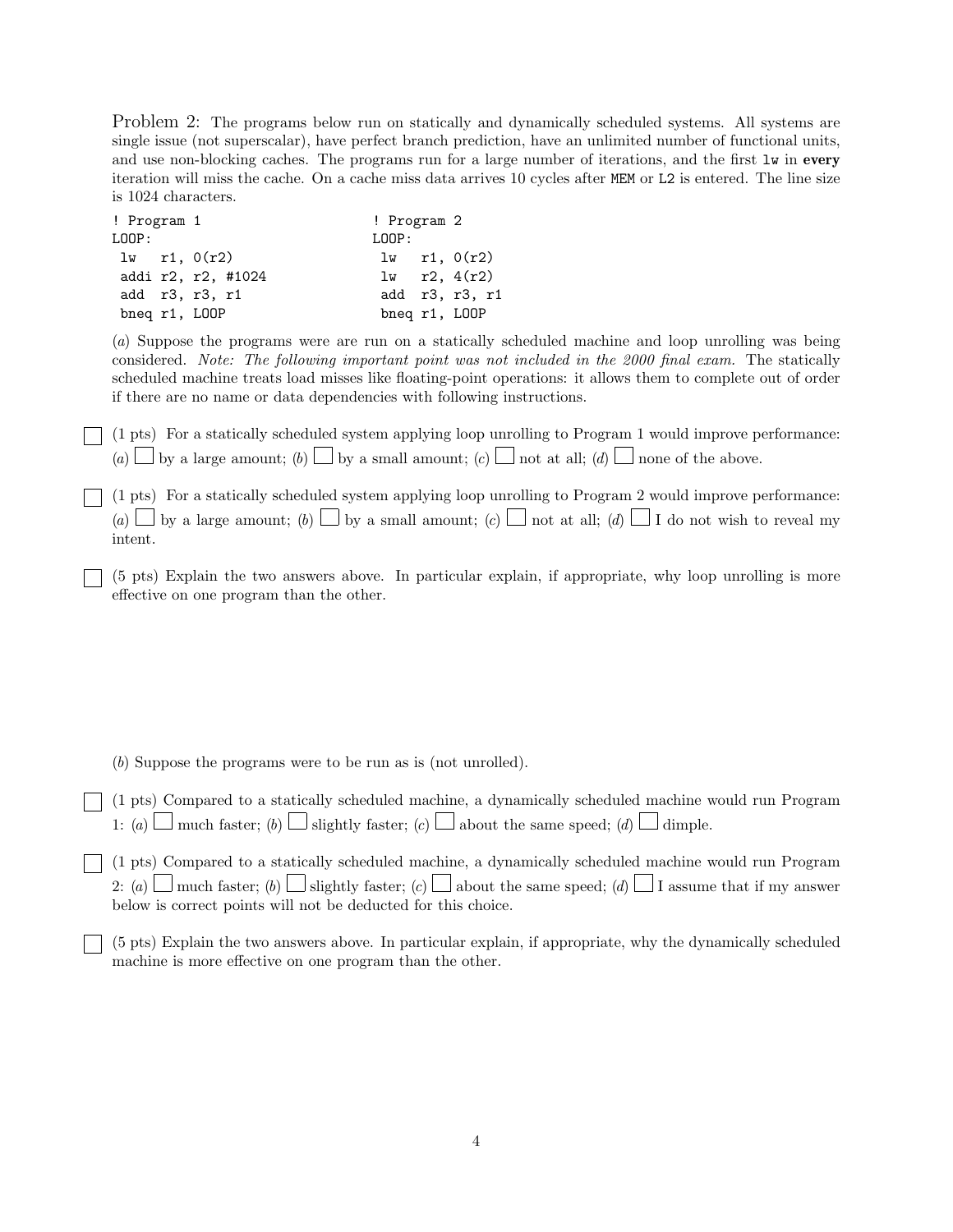Problem 3: The code below executes on a dynamically scheduled system with branch prediction but without branch target prediction. The branch is predicted taken but it ultimately is not taken. The processor is single-issue (not superscalar) but, conveniently, has an unlimited number of functional units and can handle any number of write-backs per cycle. At most one instruction per cycle can be committed.

(*a*) The code below executes on such a machine in which the register map is **not** backed up when branches are decoded. Registers are intentionally omitted from the last three instructions, assume those instructions are not data-dependent on the loads.

(6 pts) Complete the pipeline execution diagram for this system until all instructions complete.

(2 pts) Show instruction commitment and squashing.

| • Don't forget to check for dependencies!          |    |                                       |  |  |  |  |  |  |     |
|----------------------------------------------------|----|---------------------------------------|--|--|--|--|--|--|-----|
| ! Branch predicted taken, but branch is NOT taken. |    |                                       |  |  |  |  |  |  |     |
| ! Cvcle                                            |    | 0 1 2 3 4 5 6 7 8 9 10 11 12 13 14 15 |  |  |  |  |  |  | -16 |
| lw r3. O(r4)                                       | IF | ID L1 L2 RS RS RS RS RS L2            |  |  |  |  |  |  |     |

lw r1, 0(r2) IF ID L1 L2 RS L2 WB bneq r1, TARGET xor r5, r6, r7 sgt r8, r9, r10 ... ! Cycle 0 1 2 3 4 5 6 7 8 9 10 11 12 13 14 15 16 TARGET: add r11, r12, r13 sub r14, r15, r16 and r17, r18, r19 ! Cycle 0 1 2 3 4 5 6 7 8 9 10 11 12 13 14 15 16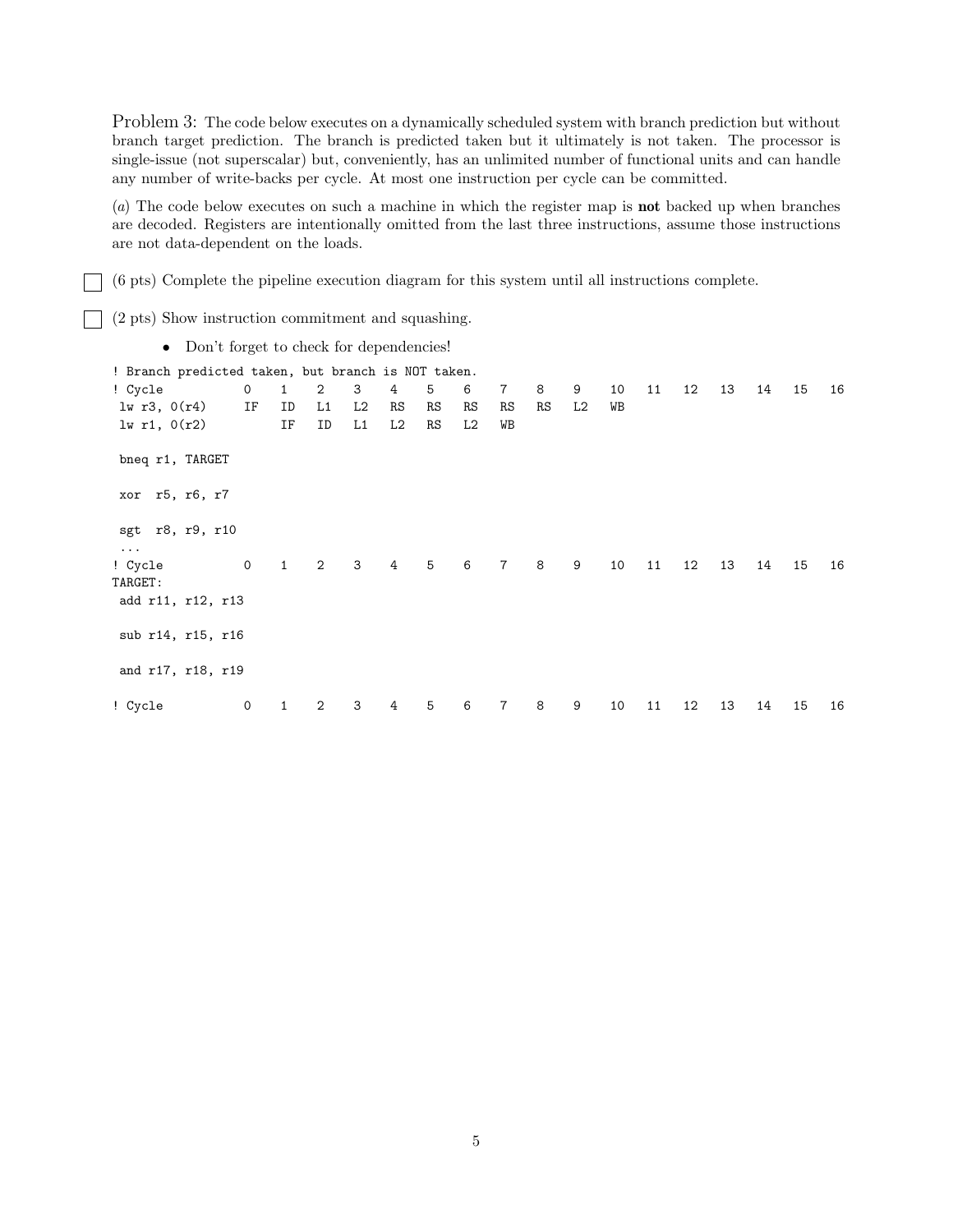Problem 3, continued: (*b*) The code below executes on a version of the machine in which the register map is backed up (checkpointed) when branches are decoded.

(6 pts) Complete the pipeline execution diagram for this system until all instructions complete.

• Show instruction commitment and squashing.

! Branch predicted taken, but branch is NOT taken. ! Cycle 0 1 2 3 4 5 6 7 8 9 10 11 12 13 14 15 16 lw r3, 0(r4) IF ID L1 L2 RS RS RS RS RS L2 WB lw r1, 0(r2) IF ID L1 L2 RS L2 WB bneq r1, TARGET xor r5, r6, r7 sgt r8, r9, r10 ... ! Cycle 0 1 2 3 4 5 6 7 8 9 10 11 12 13 14 15 16 TARGET: add sub and ! Cycle 0 1 2 3 4 5 6 7 8 9 10 11 12 13 14 15 16

(*c*) Suppose the processor from the previous part has the following defect: it does not back up or restore the register map, but it executes instructions as though it did. Suppose execution up until the code fragment above is okay.

(6 pts) Add registers to the last three instructions in the previous part so that the xor instruction executes correctly but the sgt (set greater than) executes incorrectly.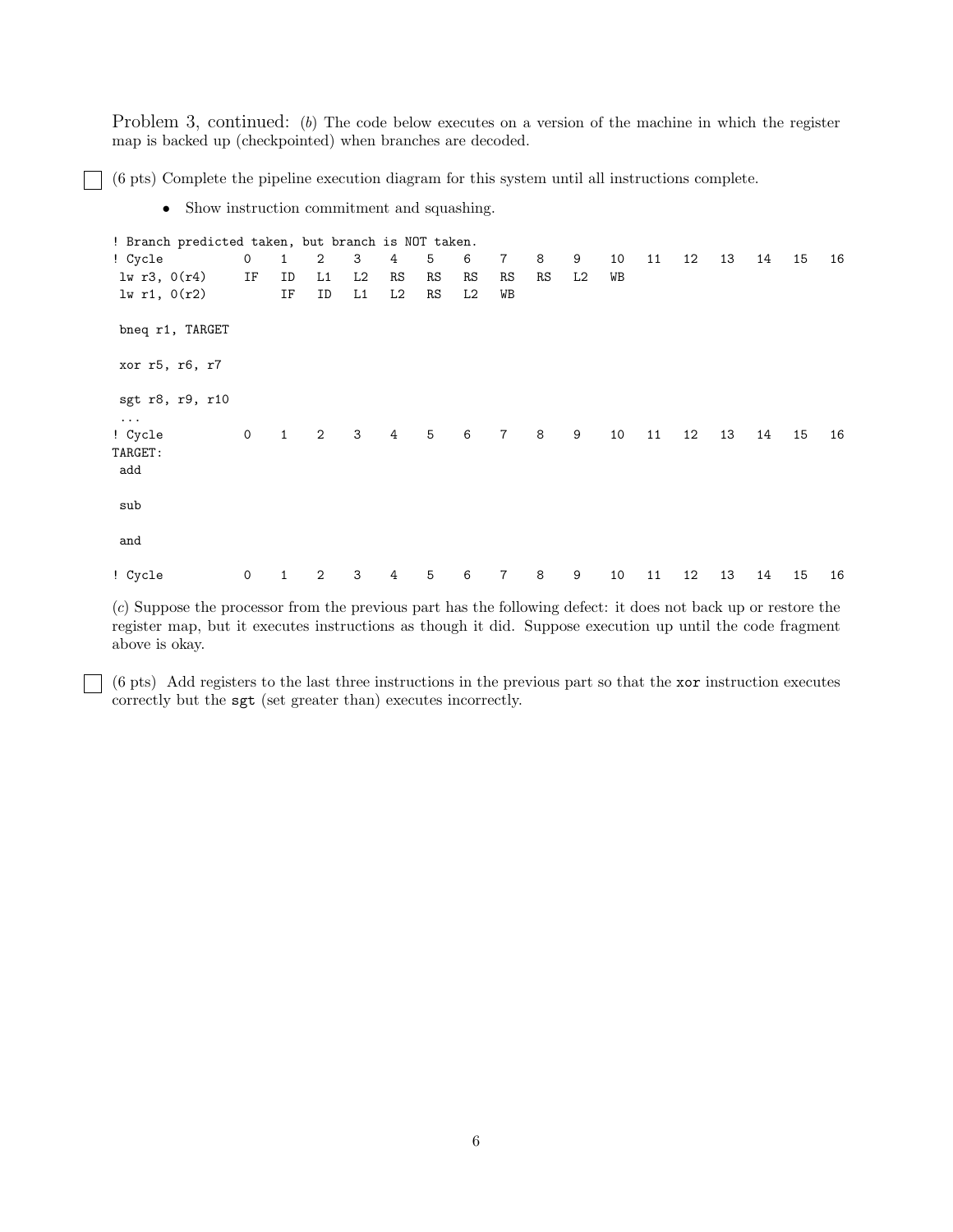Problem 4: A system has a 1-megabyte ( $2^{20}$  byte) two-way set-associative cache with 256-character blocks and a 50-bit address space addressing **16**-bit characters.

(7 pts) Fill in the rounded boxes in the diagram below so that it describes this cache.



(5 pts) Show the smallest set of addresses that cannot all be in this cache at the same time.

 $\mathsf{I}$  $\overline{\phantom{0}}$ 

 $\mathbf{L}$ 

(5 pts) What would be the associativity of a fully associative cache with the same capacity and block size as this one?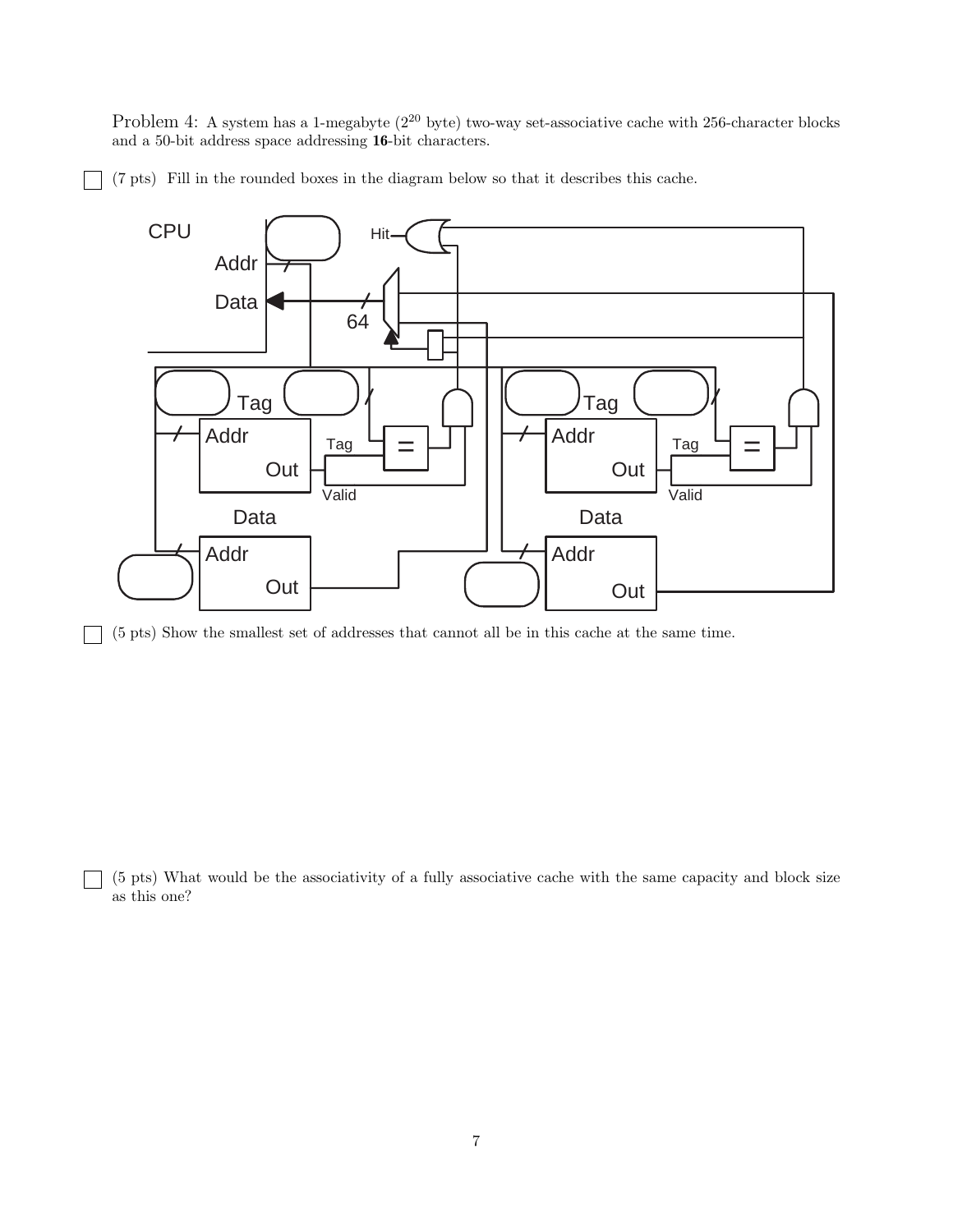Problem 5: Answer each question below.

(*a*) The DLX program below runs on a system using a one-level branch predictor with a 2<sup>16</sup>-entry BHT, each BHT entry is a two-bit saturating counter. The loop iterates many times.

Please do not confuse andi with addi.

```
LOOP:
 addi r1, r1, #1
andi r2, r1, #1
bneq r2, SKIP
nop
nop
nop
nop
SKIP:
sub r3, r1, r4
bneq r3, LOOP
```
(4 pts) What are the best-case and worst-case prediction accuracies for the first branch. Briefly explain.

(3 pts) What is the smallest BHT size for which there will not be a collision between the two branches?

(*b*) Consider a dynamically scheduled four-way superscalar processor with a common data bus (CDB) that can handle two write-backs per cycle.

(3 pts) Compare its speed to that of an ordinary dynamically scheduled two-way superscalar processor. Justify your answer.

(3 pts) Compare its speed to that of an ordinary dynamically scheduled four-way superscalar processor. Justify your answer.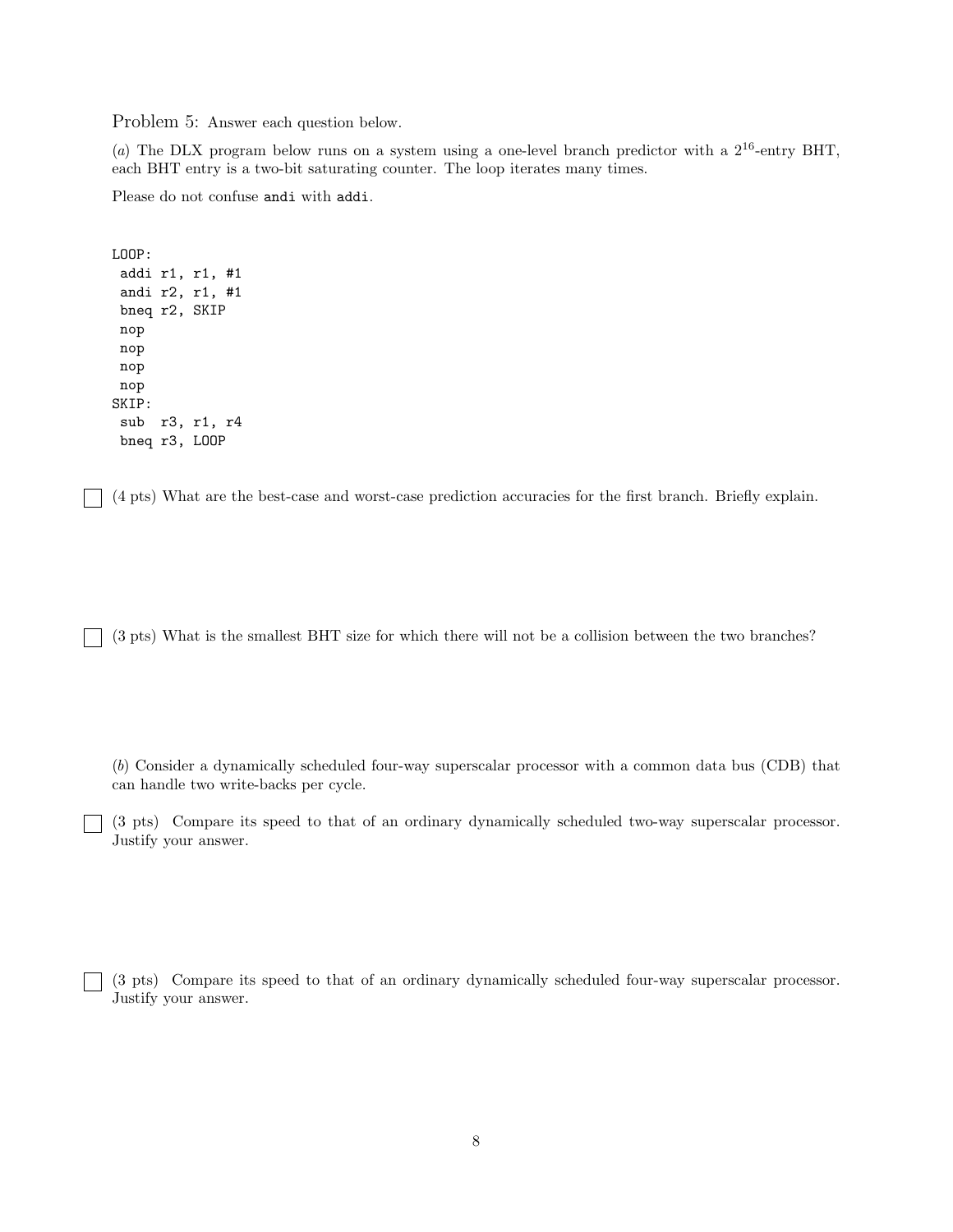(*c*)

(4 pts) Why is branch target prediction potentially more useful for DLX jalr instructions than it is for bneq and beqz instructions?

(*d*)

 $\Box$ 

(4 pts) What is a predicated instruction? Show how predicated instructions can be used in the code below. (Exact syntax is not important.)

beqz r1, SKIP add r2, r2, r3 SKIP: or r4, r4, r5